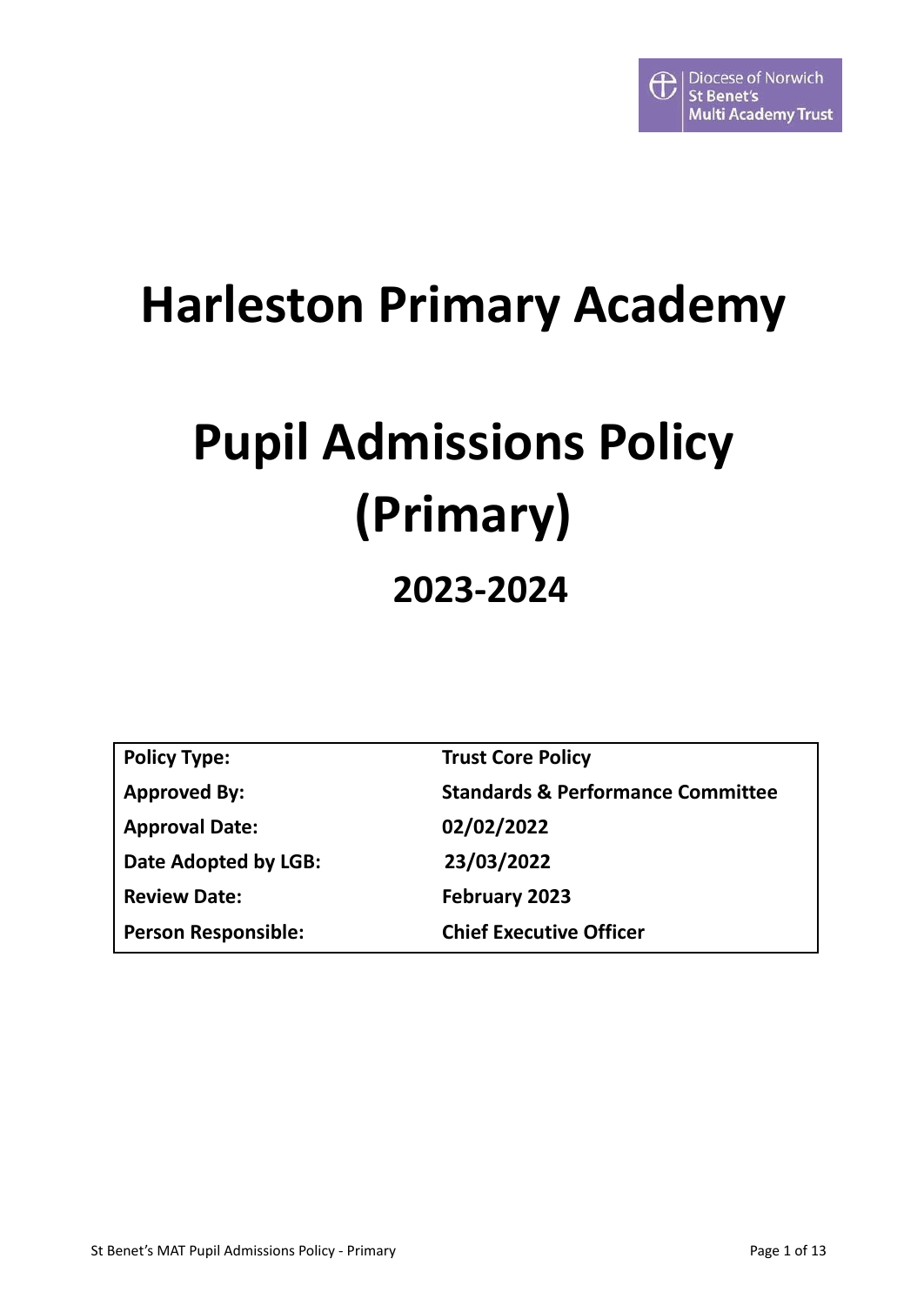#### **Summary of Changes**

| Page<br>Ref. | <b>Section</b>                                 | Amendment                                                                                                                                                                                                                                                       | Date of<br>Change | <b>Author</b><br><b>of</b><br>Change |
|--------------|------------------------------------------------|-----------------------------------------------------------------------------------------------------------------------------------------------------------------------------------------------------------------------------------------------------------------|-------------------|--------------------------------------|
| All          | All                                            | Dates moved forward by one year                                                                                                                                                                                                                                 | Nov 2021          | JW                                   |
| All          | All                                            | References to School Admission Code<br>2014<br>changed to School Admission Code 2021                                                                                                                                                                            | Nov 2021          | JW                                   |
| 5            | 3                                              | Addition of 'Reception Year' to clarify that PAN<br>only applies to the relevant age group (School<br>Admissions Code 2021)                                                                                                                                     | Sept 2021         | JW                                   |
| 6            | 6                                              | Wording amended for item 1 of oversubscription<br>criteria - now includes children who appear to the<br>Admissions Authority to have been in state care<br>outside of England but ceased to be so as a result<br>of being adopted (School Admissions Code 2021) | Sept 2021         | JW                                   |
| All          | All                                            | Dates moved on by one year                                                                                                                                                                                                                                      | Feb 2021          | JW                                   |
| 14           | Appendix 2                                     | Reference to the Data Protection Action 1998 has<br>been updated to reference General Data<br>Protection Regulations 2018 (GDPR)                                                                                                                                | Feb 2021          | JW                                   |
| 6            | 6. Admissions<br>oversubscriptio<br>n criteria | Section updated in line with new Diocese of<br>Norwich Admissions Guidance.                                                                                                                                                                                     | Nov 2019          |                                      |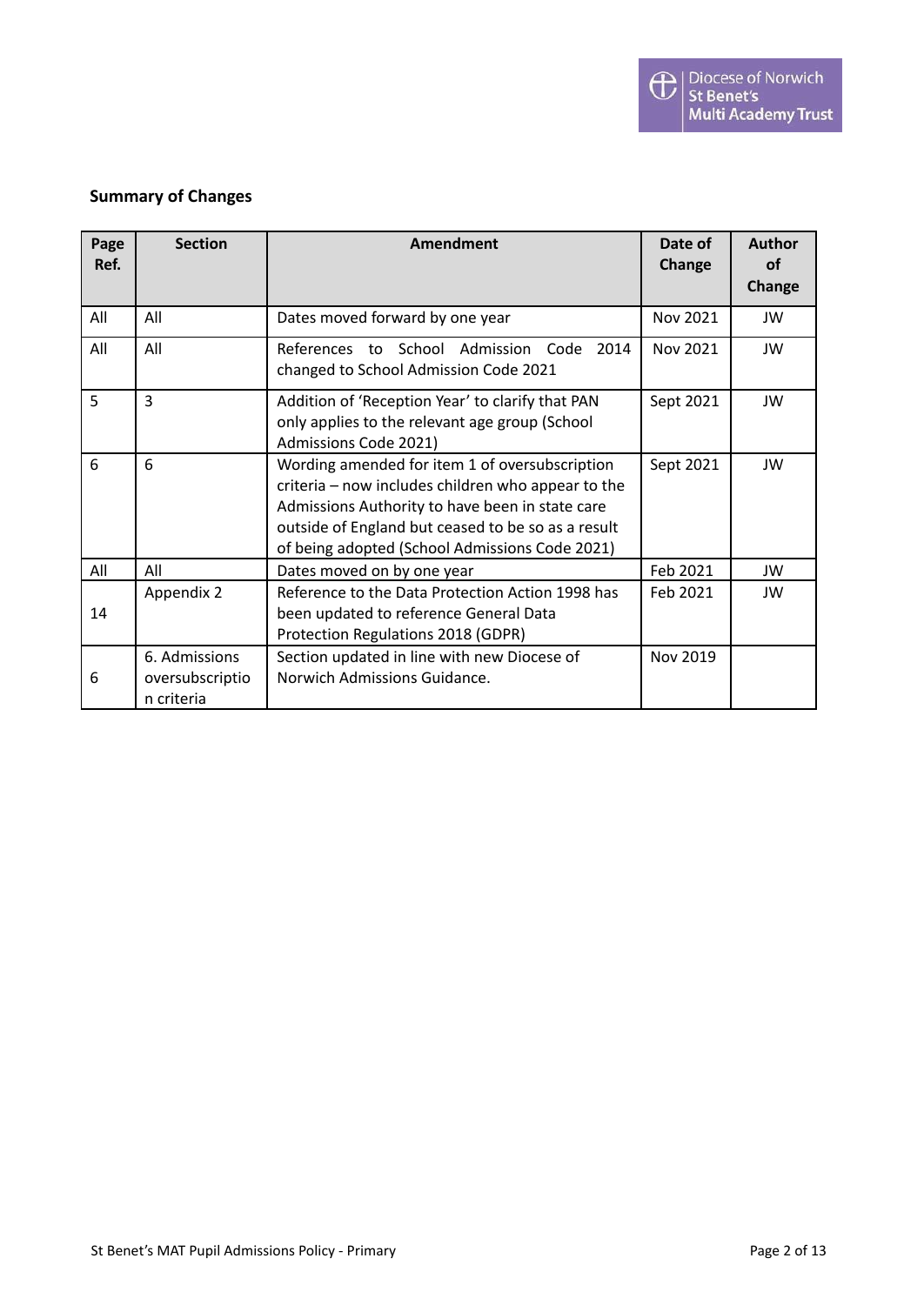#### **Contents**

| 1. Introduction                                                                                    | 4  |
|----------------------------------------------------------------------------------------------------|----|
| 2. Procedures for admissions                                                                       | 4  |
| 3. Policy principles                                                                               | 4  |
| 4. First admissions for 2023-24                                                                    | 5  |
| 5. How parents can apply for their child to be admitted to the Reception Class of our academy<br>6 |    |
| 6. Admissions oversubscription criteria                                                            | 6  |
| 7. In-year applications and applications to other year-groups                                      |    |
| 8. Appeals process                                                                                 | 9  |
| 9. Children out of year group                                                                      | 9  |
| Monitoring and review<br>10.                                                                       | 9  |
| <b>APPENDIX 1</b>                                                                                  | 10 |
| <b>APPENDIX 2</b>                                                                                  | 12 |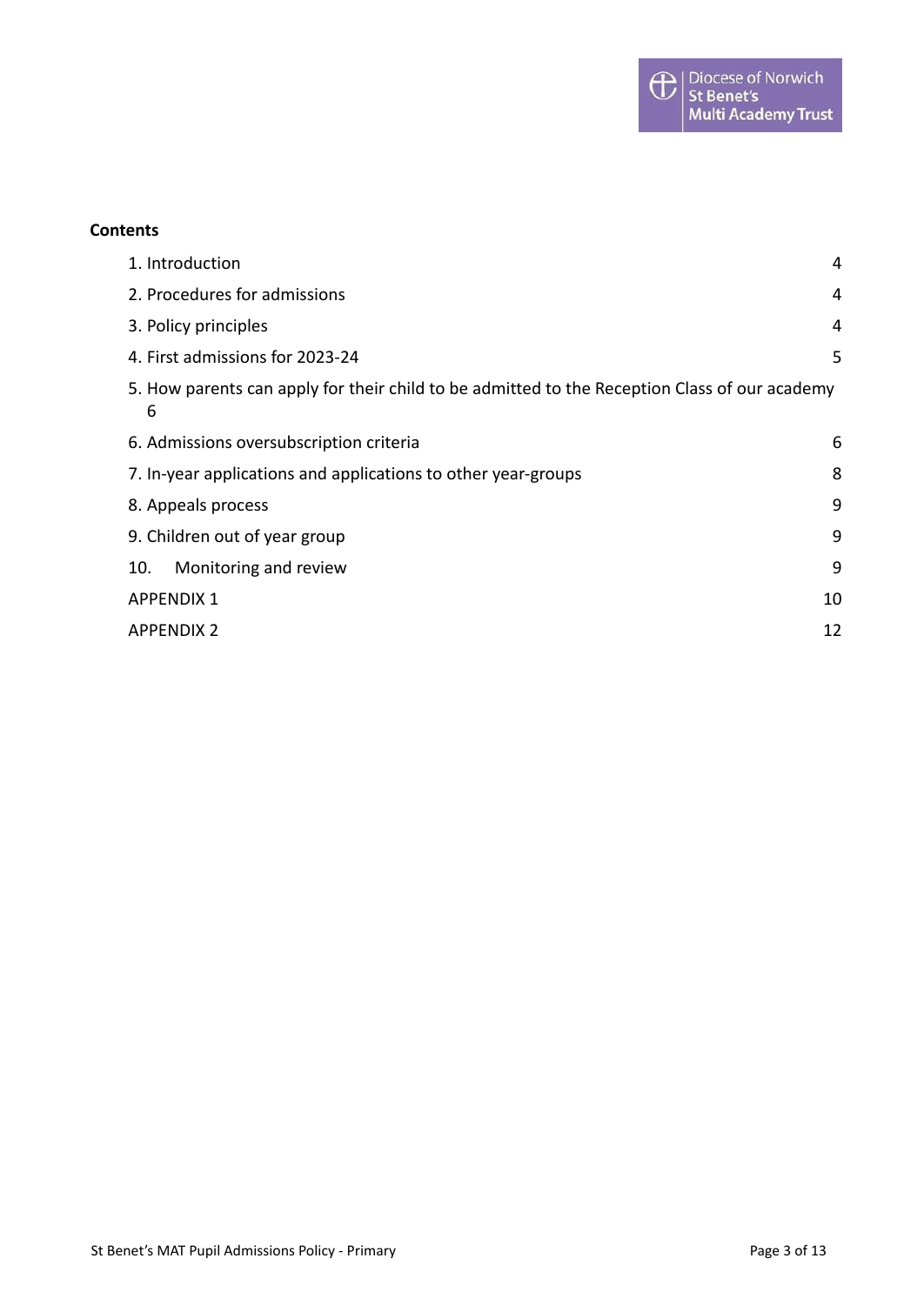#### <span id="page-3-0"></span>**1. Introduction**

The Diocese of Norwich St Benet's Multi Academy Trust (the "Trust") is accountable for all policies across its Academies. All policies, whether relating to an individual academy or the whole Trust, will be written and implemented in line with our ethos and values as articulated on our website. We are committed to the provision of high-quality education in the context of the Christian values of responsibility, respect and dignity where individuals are valued, aspirations are high, hope is nurtured and talents released.

Harleston Primary Academy (referred to hereafter as "the academy") is an academy within the Diocese of Norwich St Benet's Multi Academy Trust. The Trust is the Admissions Authority for the academy and is committed to considering all applications fairly and equally. In line with the Trust's Scheme of Delegation the Local Governing Body (LGB) is responsible for consultation, application decisions and for administering any appeals. All admissions are made through the process coordinated by the relevant Local Authority.

This Admissions Policy is subject to a statutory public consultation and conforms to the 2021 Schools Admissions Code and the Schools Standards and Framework Act 1998, as revised by the Education Act of 2002. The policy should be read in conjunction with admissions documentation provided by your home Local Authority. The Trustees of St Benet's and Local Governors have made every effort to ensure that these arrangements comply with the School Admissions Code 2021 and all relevant legislation.

This policy references guidance from both Norfolk and Suffolk County Councils as these will be the appropriate Local Authorities for the vast majority of parents [see Appendix 1 for definition of parent] applying for places in academies within the Diocese of Norwich's boundaries which extend beyond the county of Norfolk and include parts of Suffolk.

#### <span id="page-3-1"></span>**2. Procedures for admissions**

Admissions to all St Benet's academies are made through the process led by Norfolk (or Suffolk) County Council's admission team (see section 5 below for web links to the guidance). This policy gives you details of how to apply for admission to the academy as well as the admission principles followed by the academy as set out by St Benet's MAT. The procedures relating to each type of admission are set out in the relevant section.

#### <span id="page-3-2"></span>**3. Policy principles**

We seek to be an inclusive academy, welcoming children from all backgrounds and of all abilities and this admissions policy reflects this. A child's level of achievement or specific needs are not a barrier to admission to the academy.

Once a place has been offered we will seek to discuss children and their individual needs with parents before they are admitted to the academy and seek to make any reasonable adjustments to accommodate all children.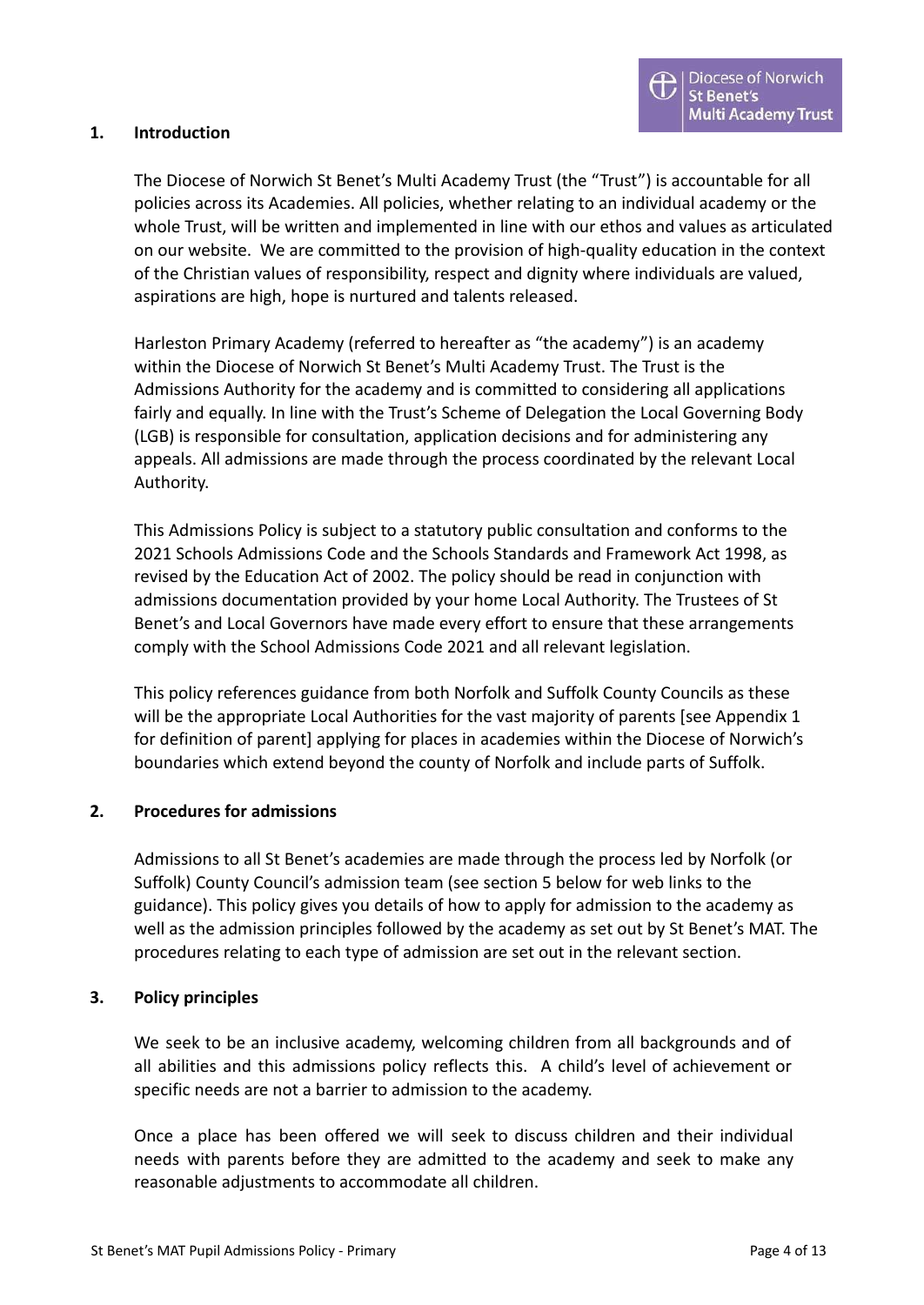We seek to follow all relevant legislation regarding admissions, including in the setting and application of our over-subscription criteria (see section 6).

We believe that ideally each child should be admitted to the school of their parents' choice. However, the school buildings cannot accommodate an unlimited number of children and excessive class sizes are detrimental to the education of the children in the class. The Published Admissions Number for the **Reception Year** in this school is 60. The academy will not usually admit children into classes if their admission would cause the class size to increase above legal or practical limits, or the Published Admissions Number to be breached.

#### <span id="page-4-0"></span>**4. First admissions for 2023-24**

Children enter school at the start of the school year in which they become five, so children born between 1 September 2018 and 31 August 2019 will begin school in September 2023. A fulltime place will be offered from September for all children as detailed in the admission authorities code (Paragraph 2.17)

#### *Deferment*

Where parents are offered a place for their child in the Reception Year, the law allows them to either to take up the offer full-time in September or ask to take up the offer part-time or defer entry. If a parent wishes to defer entry to later in the year the place will be held open until the child starts school.

However, parents must take up the full-time place no later than the beginning of the term after the child's fifth birthday and must in any case take up the place before the end of the school year for which the original application was accepted. Parents are responsible for contacting the Headteacher to discuss deferring the place.

It is expected that children will be admitted only at the beginning of term unless there are exceptional circumstances*.*

For children born between 01 April and 31 August 2019 ('summer born children'), admission may only be deferred until April 2024. Parents with children born between these dates would not be breaking the law by not admitting them to school until September 2024, but schools may not keep places open for the whole of the reception year until September 2024. Such parents would need to re-apply for a place from September 2023.

For summer born children parents have the right to request consideration for their child to be admitted to reception class in September 2024. Admission authorities will consider requests to defer admission in accordance with Admissions Code (para 2.17 and 2.18).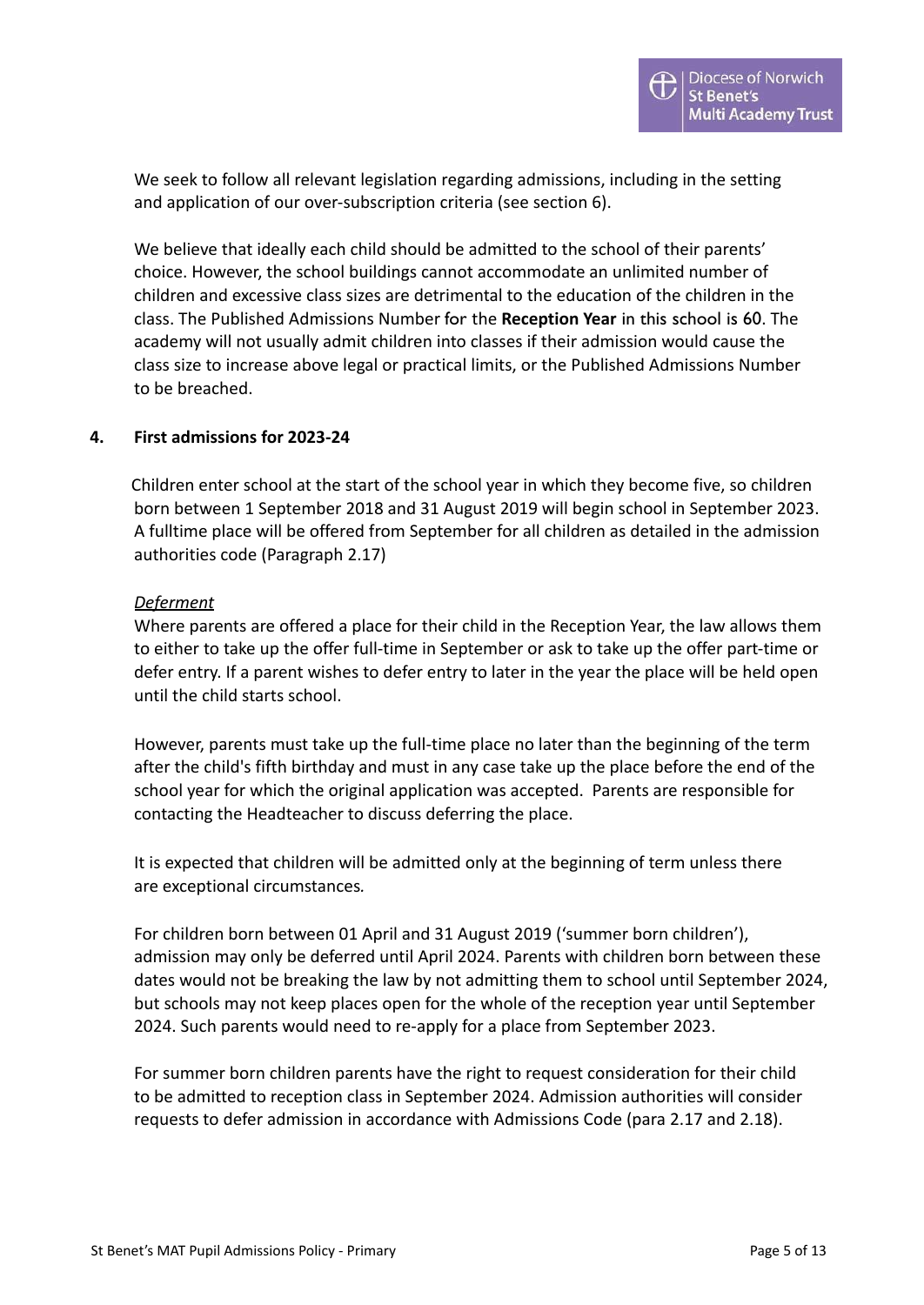#### <span id="page-5-0"></span>**5. How parents can apply for their child to be admitted to the Reception Class of our academy**

Parents can apply online or by using a paper-based application form.

Completed paper application forms should be returned to The Admissions Team, Norfolk County Council's Children's Services, County Hall, Martineau Lane, Norwich, NR1 2DH (for Suffolk residents it is Endeavour House, 8 Russell Road, Ipswich IP1 2BX)

Parents can apply online, and find further information, at: Norfolk: <https://www.norfolk.gov.uk/admisions> Suffolk: <https://www.suffolk.gov.uk/admissions> \_

Applications for Reception Class admission September 2023 to August 2024 (i.e. for children born 1st September 2018 to 31st August 2019) must be received by Norfolk or Suffolk County Councils by 15th January 2023. Second and late applications will be considered according to criteria and dates set out on Norfolk and Suffolk County Councils' admission's web page (follow previous link).

Applications are processed by Norfolk County Council or Suffolk County Council on behalf of St Benet's MAT and decision letters are sent to all applicants on 16th April 2023 (or next working day).

#### <span id="page-5-1"></span>**6. Admissions oversubscription criteria**

A child who has an Education Health and Care Plan naming the school or academy is required to be admitted.

Where the Academy is oversubscribed (there are more applicants than places available) places will be allocated in accordance with the following criteria and in the following order of priority.

- i. Looked after children (children in care) and all previously looked after children, including those children who appear (to the admission authority) to have been in state care outside of England and ceased to be in state care as a result of being adopted. Previously looked after children are children who were looked after but ceased to be so because they were adopted (or became subject to a child arrangements order or special guardianship order
- ii. Siblings of children already at the school living in the catchment area [for the definition of sibling and catchment area refer to items 2 and 3 in the *definitions* section of the Appendix 1]
- iii. Residence within the catchment area of the school [for explanation of resident refer to item 2 in the *clarifications* section of Appendix 1. For explanation of catchment area refer to item 3 in the *definitions* section of Appendix 1].
- iv. Siblings of children already at the school living out of catchment [for definition of sibling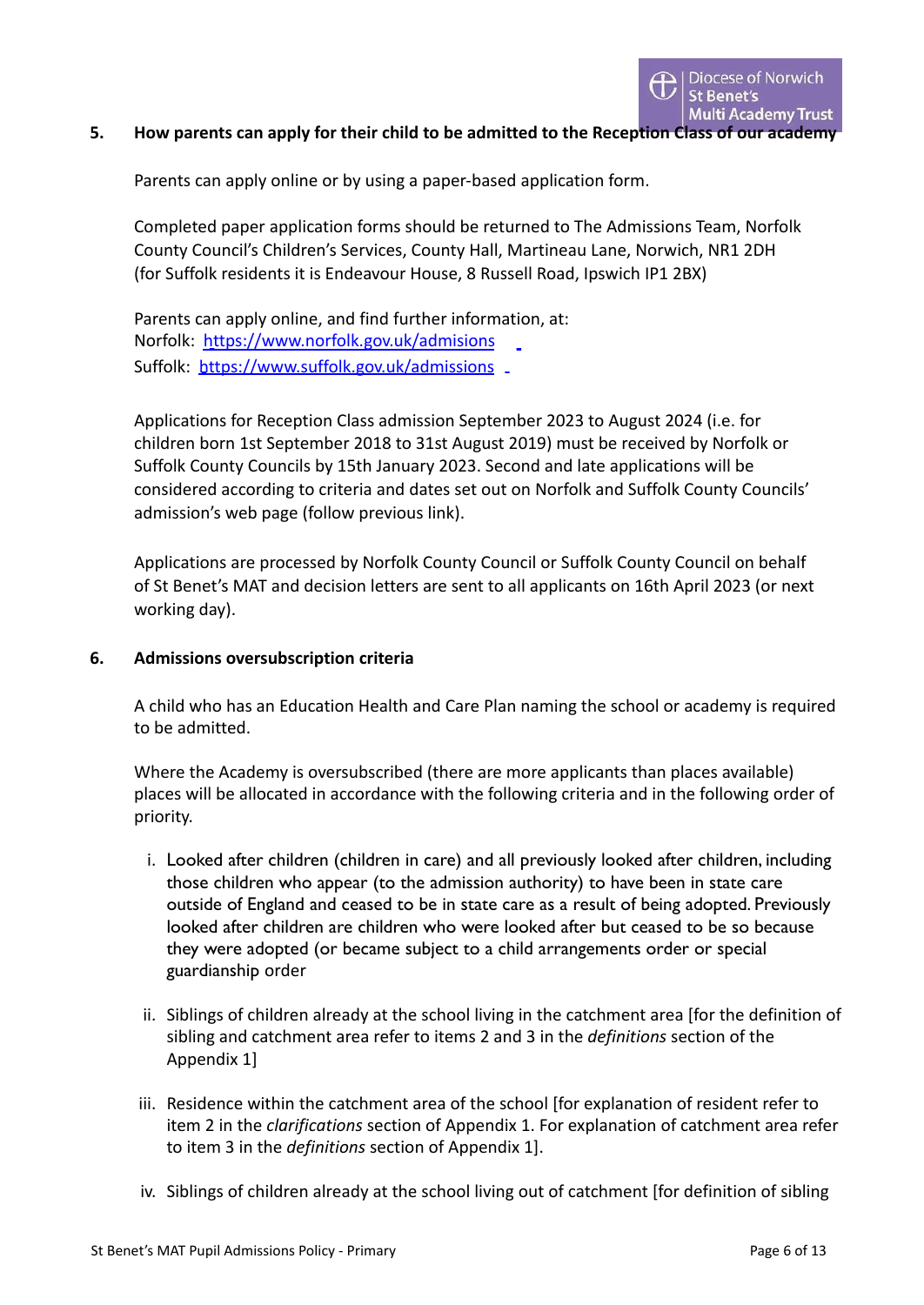and catchment area refer to items 2 and 3 in *definitions* section of Appendix 1].

- v. Children living out of the catchment area who have a faith and / or whose parents are committed Church members and wish them to receive an education in a school with a Church of England foundation [for explanation of committed Church member refer to item 3 in *clarifications* section of Appendix 1]. They should support this application by completing the Supplementary Information Form (SIF) in Appendix 2. Within this criterion the following hierarchy will be applied:
	- a) Anglican
	- b) other Christian denomination
	- c) other organised religions

For further information and advice on this criterion refer to items 5 and 6 in the *clarifications* section of Appendix 1.

- vi. Children of staff where:
	- a) a member of staff has been employed at the school for two or more years at the time at which the application for admission to the school is made and/or
	- b) the member of staff is recruited to fill a vacant post where there is a demonstrable skill shortage
- vii. Children who are due to transfer and live outside the area served by the school who attend a school within St Benet's MAT at the opening date of the admissions round.
- viii. Resident out of the catchment area of the school [for explanation of resident and catchment area refer to items 2 and 3 in the *clarifications* section of Appendix 1].

In the event of the having to use a tie-breaker to distinguish between two or more applications of equal strength, the child living the **shortest distance** from home to school in a straight line as the crow flies route should have priority [for explanation of shortest distance refer to item 4 in the *clarifications* section of Appendix 1].

If the School / Academy Trust's decision is not to grant a place for your child, you have the right to appeal against its decision. You will be sent information on how to appeal.

All unsuccessful applicants are placed on a waiting list that is maintained in the rank order of the oversubscription criteria (taking into account the distance tie-breaker if appropriate). This does mean that the position of applicants on the list could change during the lifetime of the waiting list. If, at any time, the number of pupils to be admitted falls below the PAN then the available place(s) will be offered to the applicant(s) at the top of the waiting list. This waiting list ceases to be valid on 31 December 2023.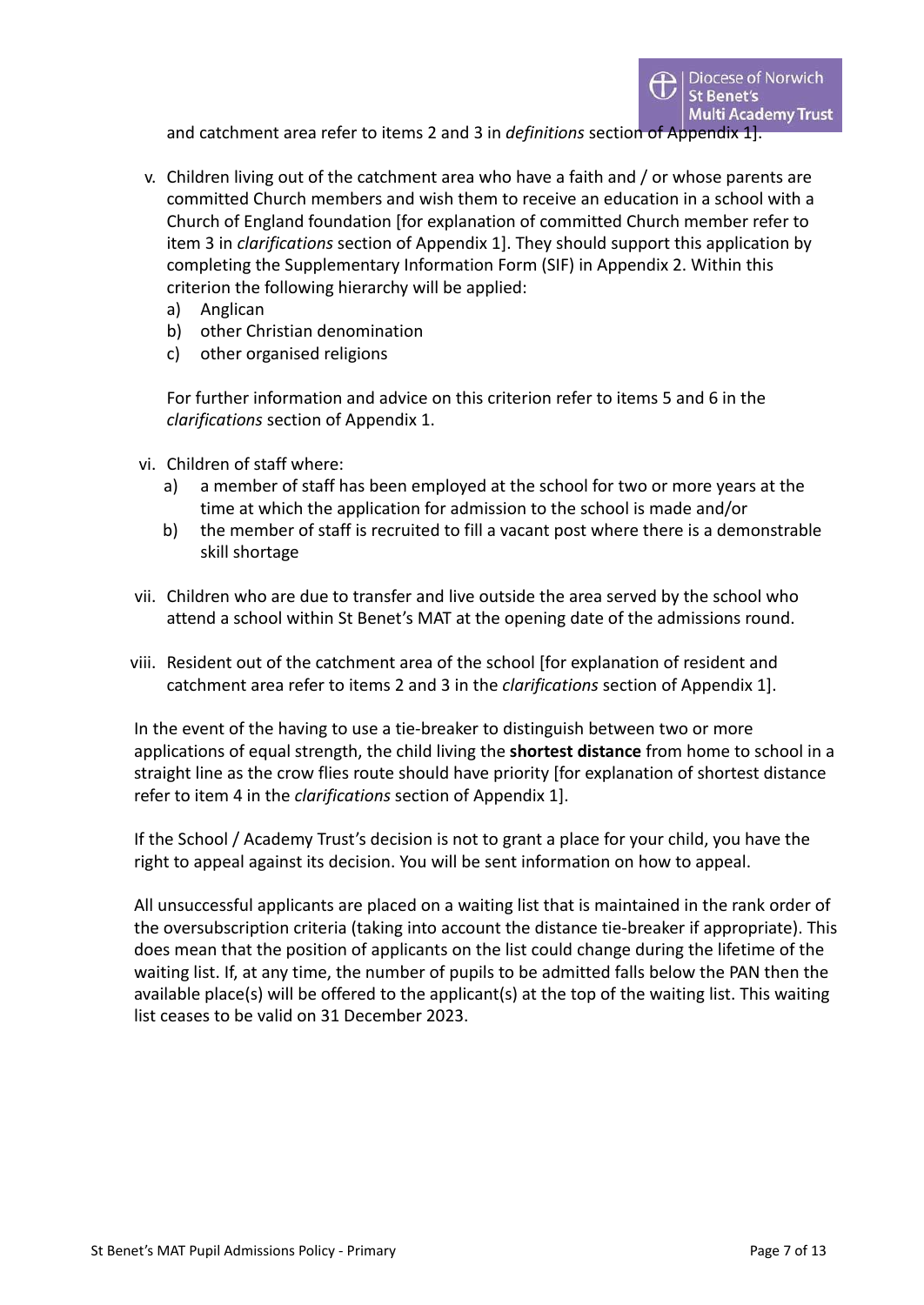#### <span id="page-7-0"></span>**7. In-year applications and applications to other year-groups**

The Governors follow the accepted procedures agreed with Norfolk County Council / Suffolk County Council in considering applicants at all other times of the year. The PAN of 60 per year group, as well as the upper limit on class sizes, is maintained (as far as possible) throughout the school. Governors apply the oversubscription criteria where necessary. No waiting lists are maintained for year groups other than the Reception year.

The following process for in-year application applies:

- i. Applications are not normally considered more than one term ahead of the date the place is required and only one application per school year is allowed. For full details of the process please refer to the relevant Local Authority's website.
- ii. Parents wishing to transfer their children from one school to another where there is no change of address should, in the first instance, discuss the matter with the Headteacher of their current school before applying for another school or academy (see also item 8 below).
- iii. Parents who wish to make an in-year application for a place at a Norfolk academy should contact Norfolk County Council who will consult with the Academy and offer the place if one is available. For any Suffolk academy the Local Governing Body should be contacted – Suffolk County Council do not administer in-year admissions.
- iv. When a place becomes available in a year group that has been full at this academy, any applicant refused a place for that school year in the last 15 school days and any applicant for whom an appeal has been lodged and is still to be heard, will be considered alongside any new applications. The place will be offered to the pupil ranked highest in accordance with the oversubscription criteria. The Academy is responsible for recording recent applications within the 15 school day period and managing this part of the process.
- v. All applications will be processed by Norfolk County Council (or by St. Benet's Suffolk academies) within 15 school-days and the decision communicated by writing.
- vi. If the number of applications exceeds the number of places available the Local Governing Body will use the published oversubscription criteria (see earlier in policy) to determine the offer of places. Any unsuccessful applicant has the right to appeal the decision to an independent panel and details of how to do this will be included in the decision letter.
- vii. When an offer of a place is made and the child already has a place in a local mainstream school, Norfolk County Council will offer the place from the start of the following term. The child will remain on roll at the previous school until they take up the place at this academy.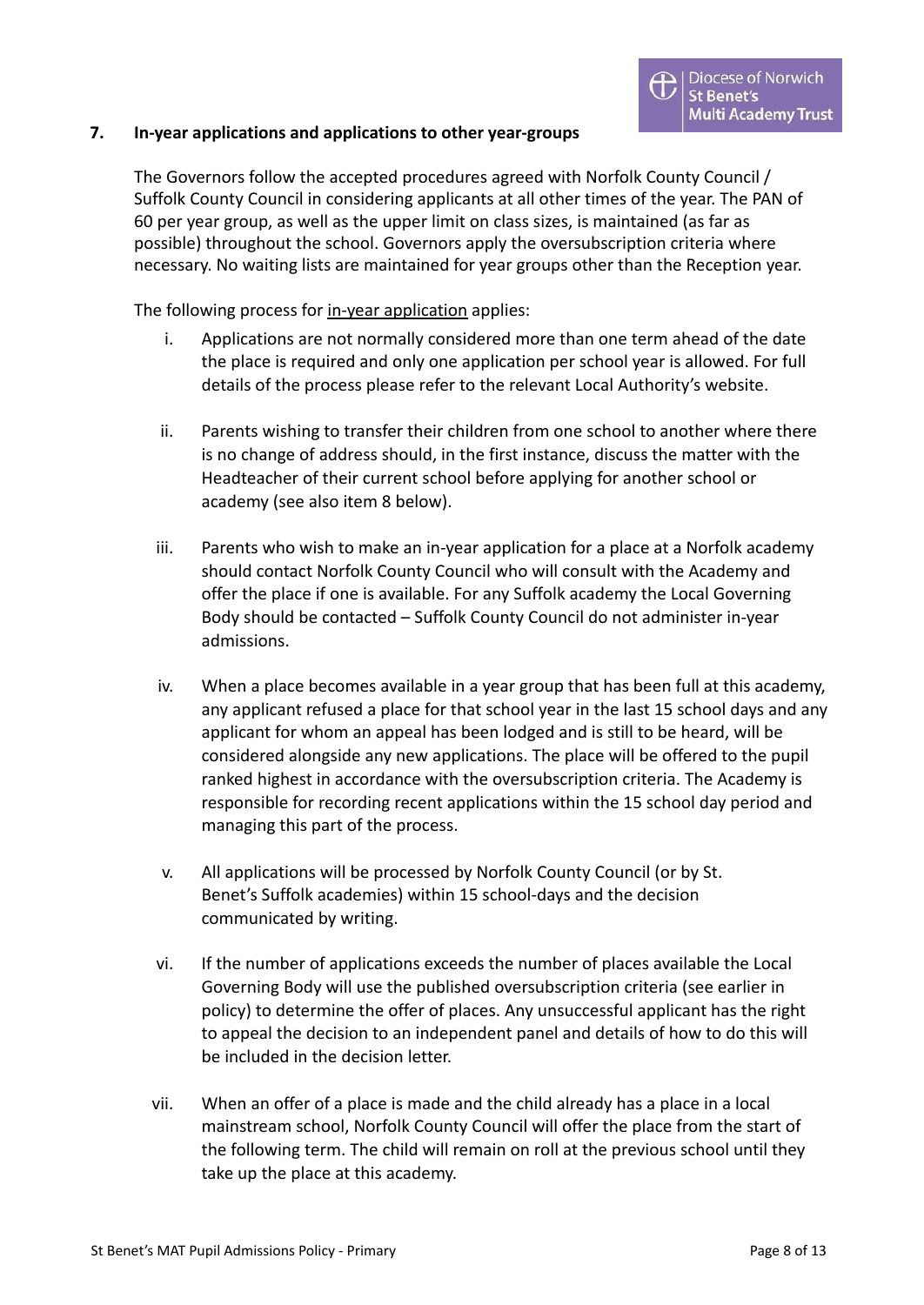#### <span id="page-8-0"></span>**8. Appeals process**

If the decision is not to grant a place for your child, you have the right to appeal against this decision. You will be sent information on how to appeal. Annual Admission round appeals must be heard within 40 school days. In-year appeals must be heard within 30 school days. There is no deadline for the submission of appeals which are independently administered by the Local Governing Body.

Unsuccessful applicants and appellants who are still unable to secure a place at this academy may only submit a fresh application if there has been a significant change in the circumstances of the parent, child or school, for example a house move.

If there is no significant change in circumstances, you can make another application for the following academic year but this will not normally be considered more than one term ahead of the date when you want your child to start at the school.

#### <span id="page-8-1"></span>**9. Children out of year group**

It is expected that children will normally be educated within their chronological year group. However, the Local Governing Body, on behalf of St Benet's, will make decisions on the basis of the circumstances of each case and in the best interests of the child concerned in line with the School Admissions Code (September 2021). A request for admission out of year group can only be considered where the school has places available.

The admissions authority, St Benet's MAT, has delegated authority for this type of admission to this academy's Local Governing Body. You can make a request to the Local Governing Body in writing. This will need to include, where relevant, any supporting evidence. The Local Governing Body will make a decision on the request, taking into account the views of the Headteacher.

The academy will write to you with the outcome including the reasons for the decision. If the request is refused, you should be given the details of how to complain to the school.

#### <span id="page-8-2"></span>**10. Monitoring and review**

This policy will be reviewed by St Benet's MAT and adopted by Local Governing Bodies annually but, in accordance with the 2021 School Admissions Code, will only be subject to public consultation every seven years unless changes are proposed (other than the correction of closing dates and definitions of school years). That consultation will last for a minimum of 6 weeks and will take place between  $1<sup>st</sup>$  October and 31 $<sup>st</sup>$  January of the year</sup> before the arrangements are to apply (e.g. for a policy to apply to applications in  $2023$ for admission in September  $2023$  onwards consultation must be completed by 31  $\mathrm{^{st}}$ January 2022). This consultation allows for Parents, other Schools and Academies, the Diocese, Local Authority and the local community to raise any concerns about the proposed admission arrangements.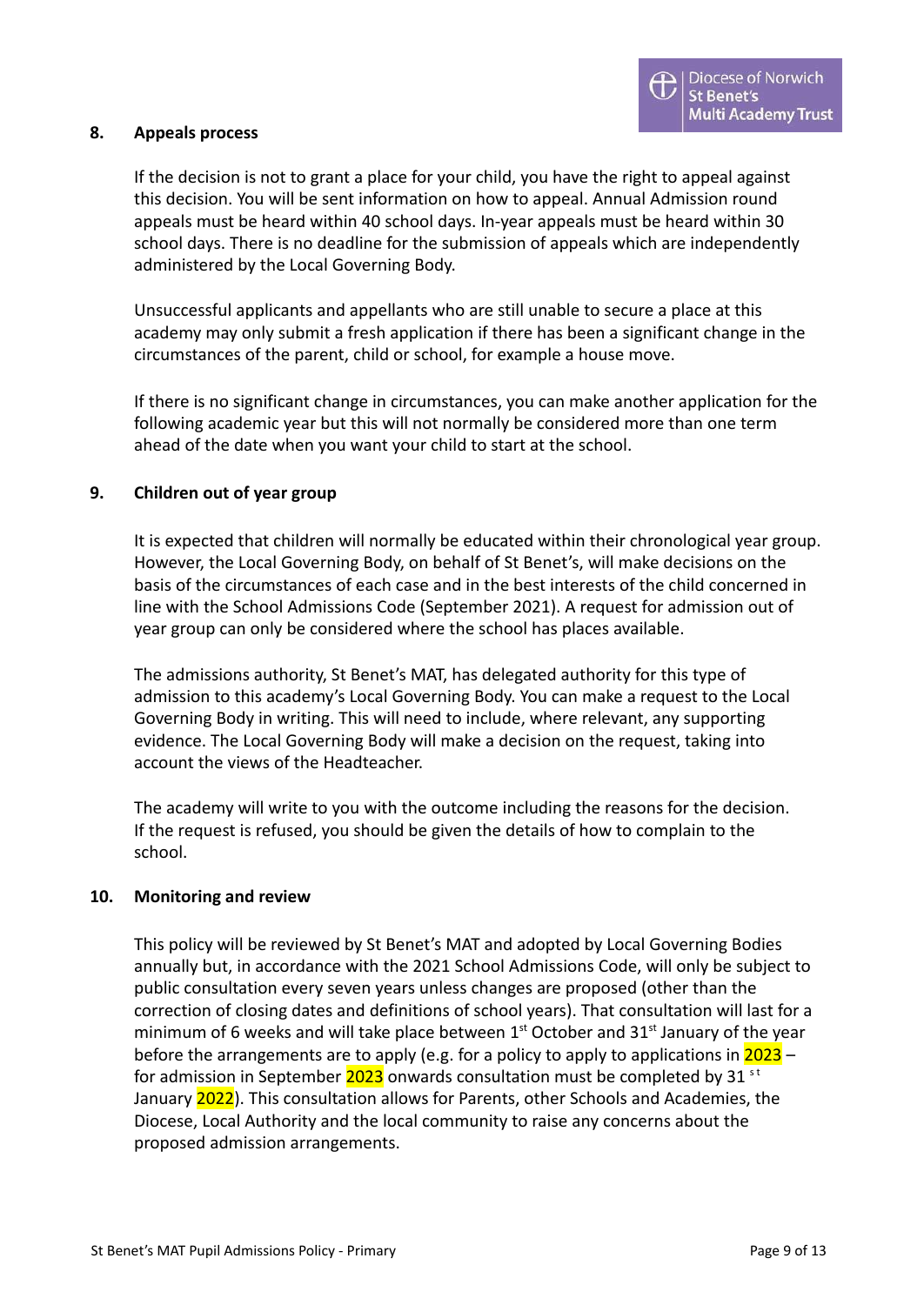#### <span id="page-9-0"></span>**Definitions:**

- 1. Parent is defined as all people with parental responsibility for the child, including legal guardians
- 2. Sibling: Where the child has a sibling in the school or a sibling has already been offered a place at the school, and where the sibling will still be attending the school at the time of admission but not in the sixth form. The term 'sibling' includes: natural, half, step, and adopted brothers and sisters; a child of the partner of the parent/carer; and children who are fostered into the family. In all these cases, the child and their sibling will both be living at the same address (that is where the child is ordinarily resident) in a single family unit. This means that children from different family units, where those separate families are living together at the same address, are not considered siblings under this criterion.
- 3. Catchment area: all St Benet's academies prioritise children living in the local area and within the Admissions Policy this is described as the school catchment area. Detailed information regarding catchment areas is available at www.wherellive.norfolk.gov.uk or [www.suffolk.gov.uk/admissions](http://www.suffolk.gov.uk/admissions).

#### **Clarifications:**

- 1. The applicant for admission must be the parent or legal guardian of the child for whom admission is sought.
- 2. Ordinarily resident: By ordinarily resident we mean the place where your child usually lives. We consider this to be where they sleep overnight. We may need proof of this address. If you use another address to give the impression that your child lives at a different address to where they are ordinarily resident, such as a second home or a grandparent's address, so that you have a higher priority for a place at that school; we consider this to be a fraudulent application. Where a child lives at two or more addresses, each for part of the week, the address at which the child is ordinarily resident will be considered to be the address that the child lives at for most of the week (excluding weekends and school holidays). Separate evidence in writing from each parent must be provided to confirm the child's living arrangements at the time of application.

In cases where the child spends an equal proportion of the school week at two or more different addresses, evidence of which is to be considered the main contact address will be required to support the application. Agreement in writing by the parents will be required to state which address is to be used as the ordinarily resident address. This address will then be used when processing all school preferences expressed. It is not acceptable to use one address for one school preference and another address for another school preference.

If we are aware of a parental dispute affecting the application, we may not be able to deal with the application and you may need to seek independent legal advice in order to resolve the matter.

We will consider Gypsy, Roma and Traveller children moving into an area as 'Resident' in that area when they apply for a school place.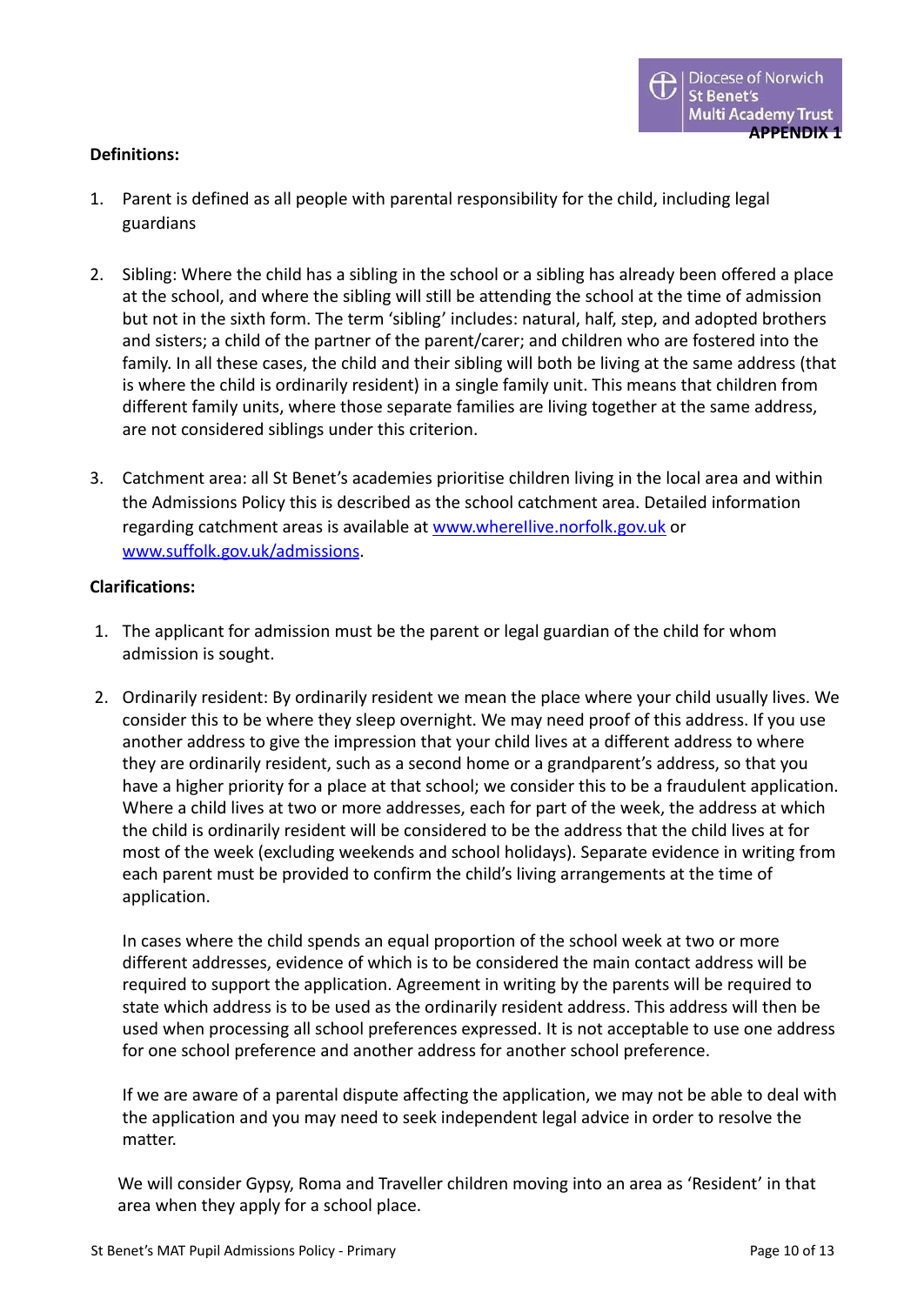- 3. Committed Church member is defined as one who has attended worship at least once a month on average for at least 1 year prior to the date of the application. A completed Supplementary Information Form (SIF) should be submitted to support this (see Appendix 2).
- 4. We will measure the distance by a straight line ('as the crow flies'). All straight line distances are calculated electronically by the LA using data provided jointly by the Post Office and Ordnance Survey. The data plots the co-ordinates of each property and provides the address-point between which straight line distance is measured and reported to three decimal places. Where there is more than one home within a single building (for example apartments) we will measure to a single point within that building irrespective of where those homes are located.

In the unlikely event of two or more applicants living the same distance and competing for a single place, lots will be drawn by someone independent of the school to determine the successful applicant.

- 5. Other recognised Churches are those in full membership of Churches Together in England (or in full membership of a federation of Churches that is in full membership of Churches Together in England.) or the Evangelical Alliance. Further details can be obtained from the following websites: <http://www.cte.org.uk/Groups/42314/Home.aspx> and <http://www.eauk.org/>
- 6. Applicants who wish to be considered as committed adherents of other organised religions will be required to show an equivalent level of commitment to that described for Christian applicants and provide a letter signed by their local faith Leader. Other recognised organised religions are Islam, Judaism, Hinduism, Buddhism, Sikhism and Jainism.
- 7. Multiple births if the final place at the Academy is offered to a twin/triplet etc. and the remaining sibling(s) would ordinarily be refused a place, the Governors will offer places to the remaining sibling(s). It is not the Governors policy to separate twins/triplets etc. even when their admission would breach infant class size legislation.
- 8. Shared Responsibility: In cases where the child spends an equal proportion of the school week at two or more different addresses, evidence of which is to be considered the main contact address will be required to support the application. Agreement in writing by the parents will be required to state which address is to be used as the ordinarily resident address (see clarification note 2 above). This address will then be used when processing all school preferences expressed. It is not acceptable to use one address for one school preference and another address for another school preference.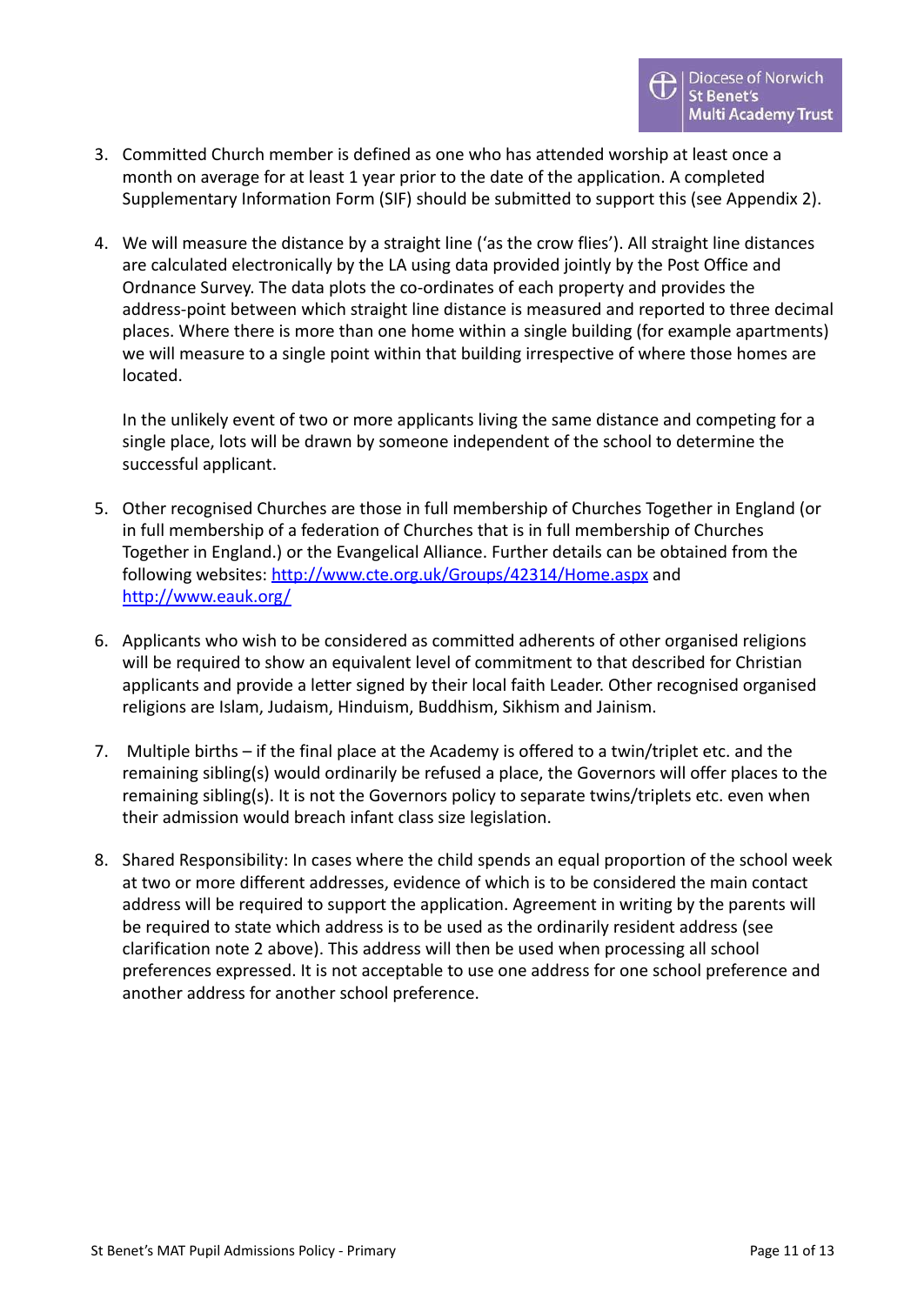**APPENDIX 2**

## <span id="page-11-0"></span>**Supplementary Information Form for Applications to Harleston Church of England Primary Academy**

### *If you wish your application to be considered under Priority 5 of the oversubscription criteria please complete this form as fully as possible.*

- **● This is not an application form. Applications for a school place must be made following the Norfolk/Suffolk County Council process.**
- **● This form may be completed if ANY of your preferences are for**

**Harleston Primary Academy – it is not compulsory to complete this form in order to make a valid application, but the information it contains may assist the Academy Trust (as the Admissions Authority) in applying their oversubscription criteria.**

**● Please refer to the details of the schools' admissions criteria before you apply.**

*N.B. Forms which have been altered or which contain incorrect information (e.g. address, date of birth etc) will be considered invalid and this may prejudice your application.*

| <b>Full name of child</b>                            |  |
|------------------------------------------------------|--|
| Date of birth                                        |  |
| <b>Current permanent address</b>                     |  |
| Contact telephone number                             |  |
| Which Church do you attend?                          |  |
| Please tick if you attend Church at<br>least monthly |  |

#### **To be completed by your Parish Priest/Vicar/Minister**